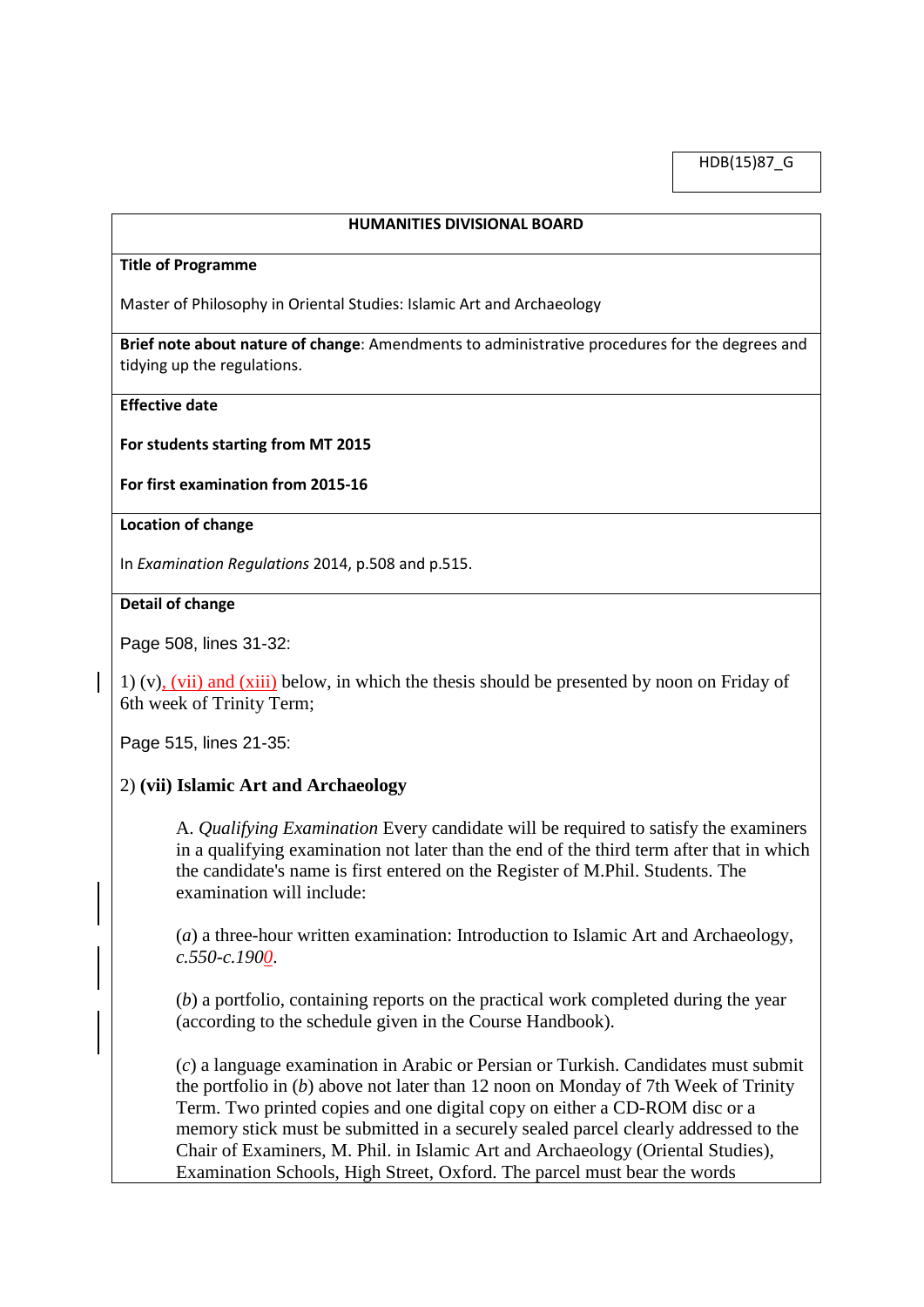'QUALIFYING EXAMINATION FOR THE M. PHIL. IN ISLAMIC ART AND ARCHAEOLOGY (PORTFOLIO). The portfolio must bear the candidate's examination number (but not the candidate's name, which must be concealed). Candidates must include a signed declaration sealed in an envelope addressed to the Chair of Examiners that the work is the candidate's own.

B. *Final Examination* This shall be taken in the Trinity Term of the academic year following that in which the candidate's name is first entered on the Register of M.Phil. Students.

1. Every candidate must follow for at least six terms a course of instruction in Islamic Art and Archaeology.

2. The examination will include:

(*a*) A paper on a topic of Islamic art and archaeology or related fields (e.g. non-Islamic art, architecture and archaeology; Islamic studies; history; museology) to be selected by the candidate in consultation with the candidate's supervisor. This paper will be examined by an extended essay of between 5,000 and 6,000 words. Applications for the approval of the essay topic should be submitted to the Faculty office by Monday of second week of Michaelmas Term and will be reported to the Faculty Board's second meeting of Michaelmas Term.

(*b*) Arabic or Persian or Turkish language examination.

(*c*) Arabic or Persian or Turkish prepared texts. This is a written examination paper.

(*d*) A three-hour written examination: Approaches to Islamic Art and Archaeology.

(*e*) A thesis of not more than 30,000 words on a subject to be approved by the Faculty Board.

3. Candidates must submit the extended essay in (a) above not later than noon on the Monday of first week of Trinity Term of the year in which they sit the examination.

45. The extended essay must be submitted in printed form and an electronic copy in PDF on either a CD-ROM disc or a memory stick. Two printed copies and the CD-ROM disc or memory stick must be submitted in a securely sealed parcel clearly addressed to the Chair of Examiners, M. Phil. in Islamic Art and Archaeology (Oriental Studies), Examination Schools, High Street, Oxford. The parcels must bear the words 'FINAL EXAMINATION FOR THE M.PHIL. IN ISLAMIC ART AND ARCHAEOLOGY (EXTENDED ESSAY). Each piece of work must bear the candidate's examination number (but not the candidate's name, which must be concealed). Candidates must include a signed declaration sealed in an envelope addressed to the Chair of Examiners that the work is the candidate's own.

If it is the opinion of the examiners that the work which has been required of a candidate is